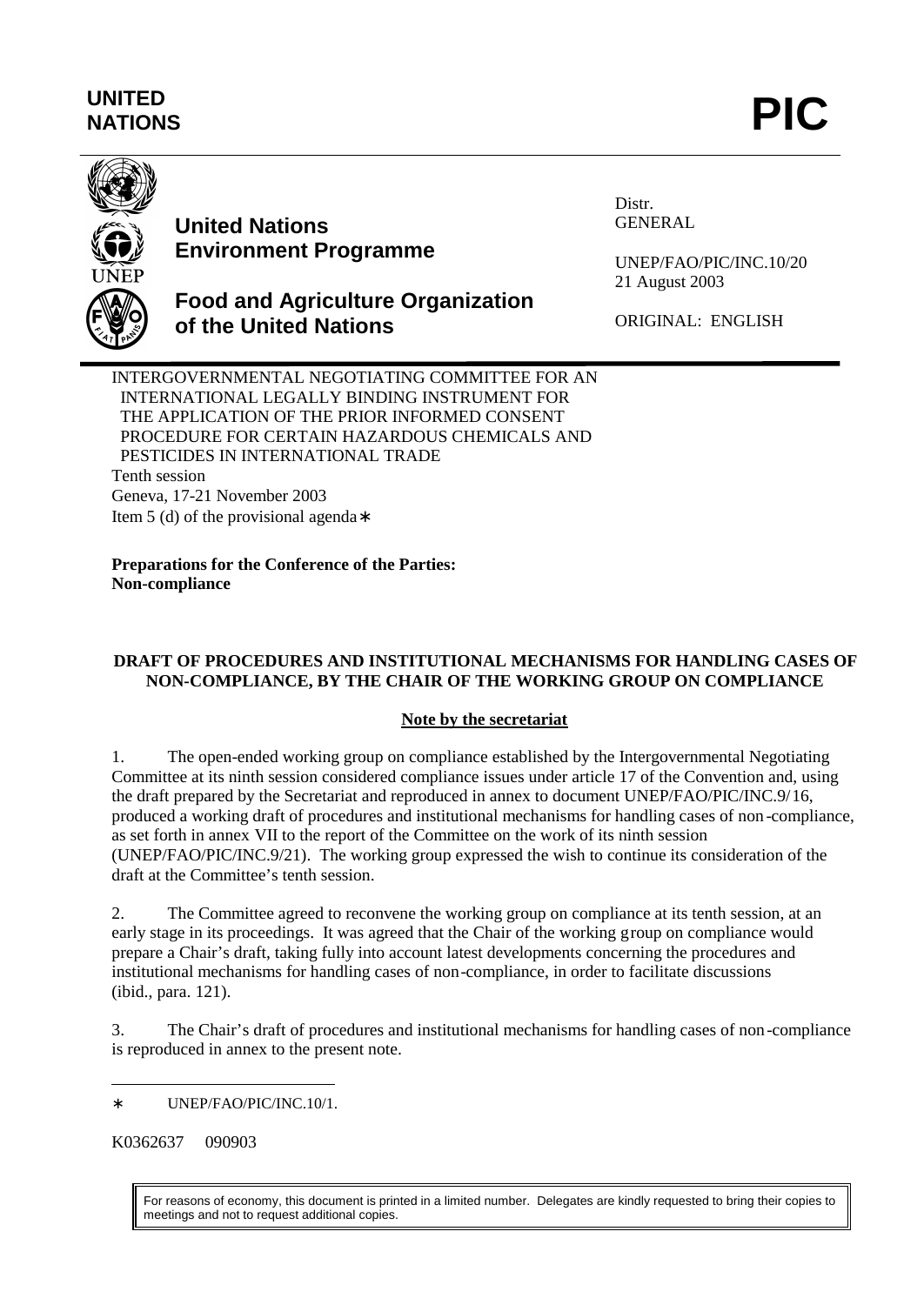#### Annex

## PROCEDURES AND INSTITUTIONAL MECHANISMS FOR HANDLING CASES OF NON-COMPLIANCE

#### Draft by the Chair of the working group on compliance

The following text is recommended to the Conference of the Parties for its consideration.

\*\*\*\*\*

### Draft decision 1/.. Approval of procedures and institutional mechanisms for determining noncompliance with the provisions of the Convention and for treatment of Parties found to be in non-compliance

The Conference of the Parties,

Bearing in mind the provisions of Article 17 of the Convention,

Decides to approve the procedures and institutional mechanisms for determining non-compliance with the provisions of the Convention and for treatment of Parties found to be in non-compliance set for in the appendix to the present decision.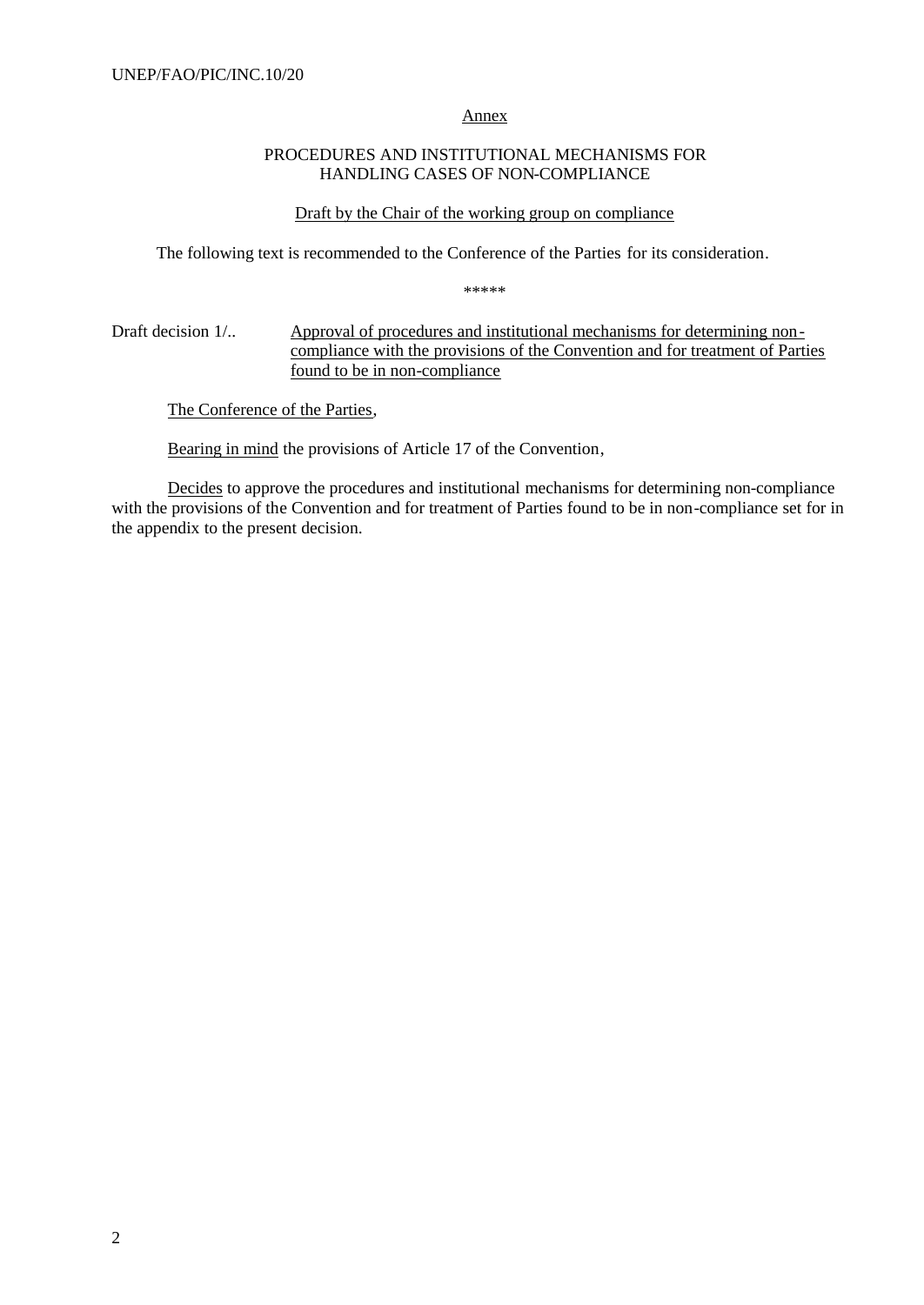## Appendix

## Establishment of a Compliance Committee

1. A Compliance Committee (hereinafter referred to as "the Committee") is hereby established.

## Members

2. The Committee shall consist of [XX] members. Members shall be nominated by Parties and elected by the Conference of the Parties. In electing members, due consideration shall be given to the principle of equitable geographical representation of [the regional groups of the United Nations] [the [interim] PIC regions].

3. Members shall have expertise and specific qualifications in the subject matter covered by the Convention. They shall serve objectively and in the best interests of the Convention.

## Election of members

4. At the meeting at which the present decision is adopted, the Conference of the Parties shall elect half the members for one term and half the members for two terms. The Conference of the Parties shall, at each ordinary meeting thereafter, elect for two full terms new members to replace those members whose period of office has expired or is about to expire. Members shall not serve for more than two consecutive terms. For the purpose the present decision, "term" shall mean the period that begins at the end of one ordinary meeting of the Conference of the Parties and ends at the end of the next ordinary meeting of the Conference of the Parties.

## **Officers**

5. The Committee shall elect its own Chair. [Three] Vice-Chairs and a Rapporteur shall be elected by the Committee in accordance with rule 30 of the rules of procedure of the Conference of the Parties.

## **Meetings**

6. The Committee shall hold meetings as necessary [, normally twice a year,] and wherever possible in conjunction with meetings of the Conference of the Parties or other Convention bodies.

7. Subject to paragraph 8 below, the meetings of the Committee shall be [open][closed] to other Parties or the public unless the Committee and the Party whose compliance is in question agree otherwise.

8. Where [a Party is identified in a submission or itself makes a submission ] [a submission is made with respect to the possible non-compliance of a Party], it shall be invited to participate in the consideration of the submission by the Committee. Such a Party, however, may not take part in the elaboration and adoption of a recommendation or decision of the Committee.

#### Quorum

9. [Two-thirds of the] [X] members of the Committee shall constitute a quorum.

## Rules of procedure

10. Except where otherwise provided in this mechanism, the rules of procedure for meetings of the Conference of the Parties shall apply, mutatis mutandis, to the decision-making and proceedings of the meetings of the Committee.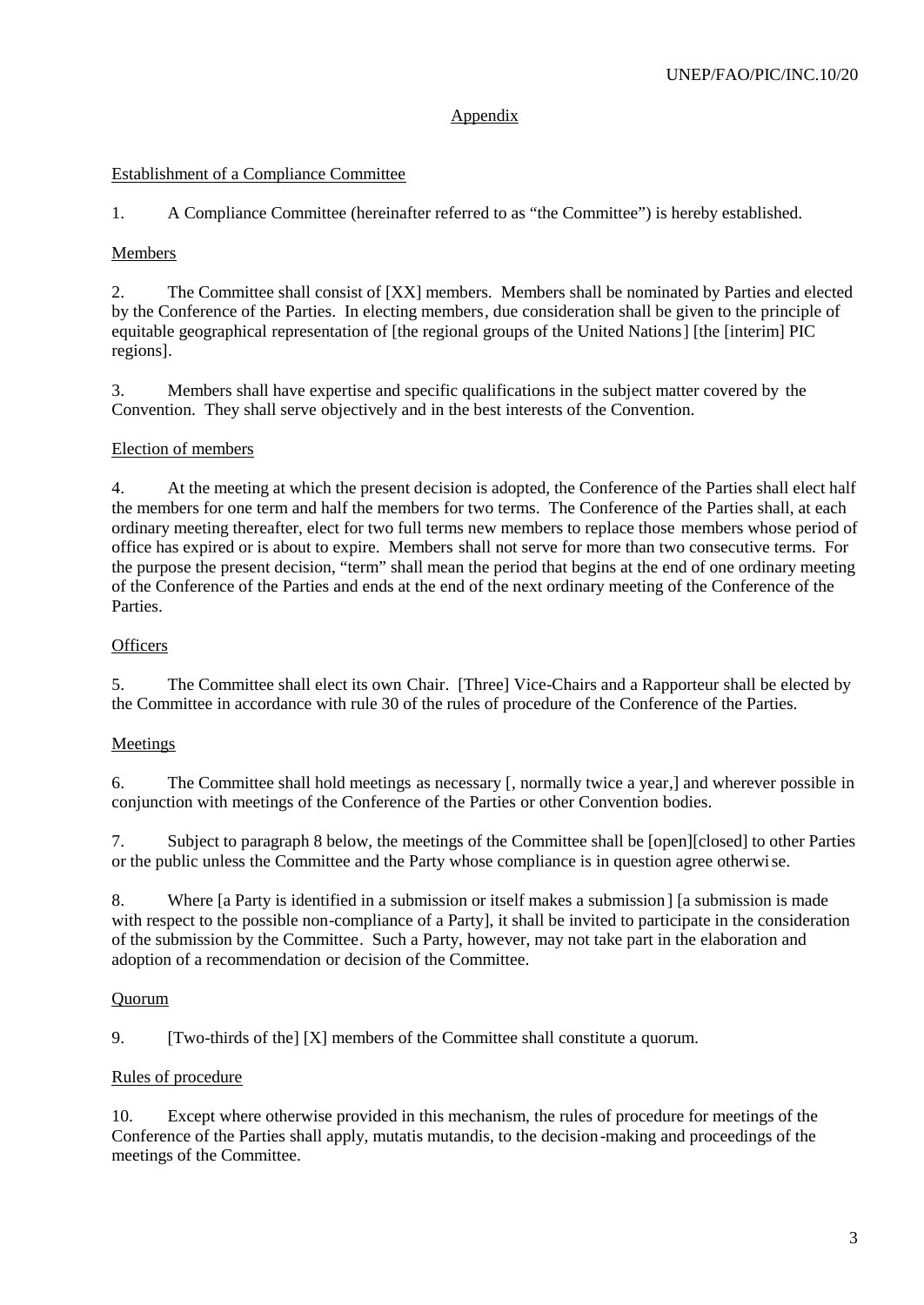#### UNEP/FAO/PIC/INC.10/20

#### Submissions to the Committee

11. Submissions may be made to the Committee by:

(a) A Party which believes that, despite its best endeavours, it may be unable to comply with certain obligations under the Convention. That Party may make a written submission to the secretariat seeking advice from the Committee. The submission should include details as to which specific obligations are concerned and an assessment of the reason why the Party may be unable to meet those obligations. Where possible, substantiating information, or advice as to where such substantiating information may be found, may be provided. The submission may include suggestions for solutions which the Party considers may be most appropriate to its particular needs;

(b) A Party that has concerns or is affected by a failure to comply with the Convention's obligations by another Party with which it is directly involved under the Convention. A Party intending to make a submission under this subparagraph should before so doing undertake consultations with the Party whose compliance is in question. The submission should include details as to which specific obligations are concerned, and information substantiating the submission;

(c) The secretariat, if, while acting pursuant to its functions under the Convention, it becomes aware of possible difficulties for any Party in complying with its obligations under the Convention [or when it receives submissions from individuals or organizations having reservations about a Party's compliance with its obligations under the Convention].

12. The secretariat shall forward submissions made under subparagraph 11 (a) above, within two weeks of receiving such submissions, to the members of the Committee for consideration at the Committee's next meeting.

13. Parties whose compliance is in question may present responses or comments at every step of the proceedings described in the present decision.

14. The secretariat shall, within two weeks of its receiving any submission made under subparagraphs 11 (b) or (c) above, send a copy to the Party whose compliance with the Convention is in question and to the members of the Committee for consideration at the Committee's next meeting.

15. Without prejudice to paragraph 13 above, additional information provided in response by a Party whose compliance is in question should be forwarded to the secretariat within three months of the date of receipt of the submission by the Party, unless the circumstances of a particular case require an extended period of time. Such information shall be immediately transmitted to the members of the Committee for consideration at the Committee's next meeting. Where a submission has been made pursuant to subparagraph 11 (b) above, the information shall be forwarded by the secretariat also to the Party that made the submission.

16. The Committee may decide not to proceed with submissions which it considers to be:

- (a) De minimis;
- (b) Manifestly ill-founded.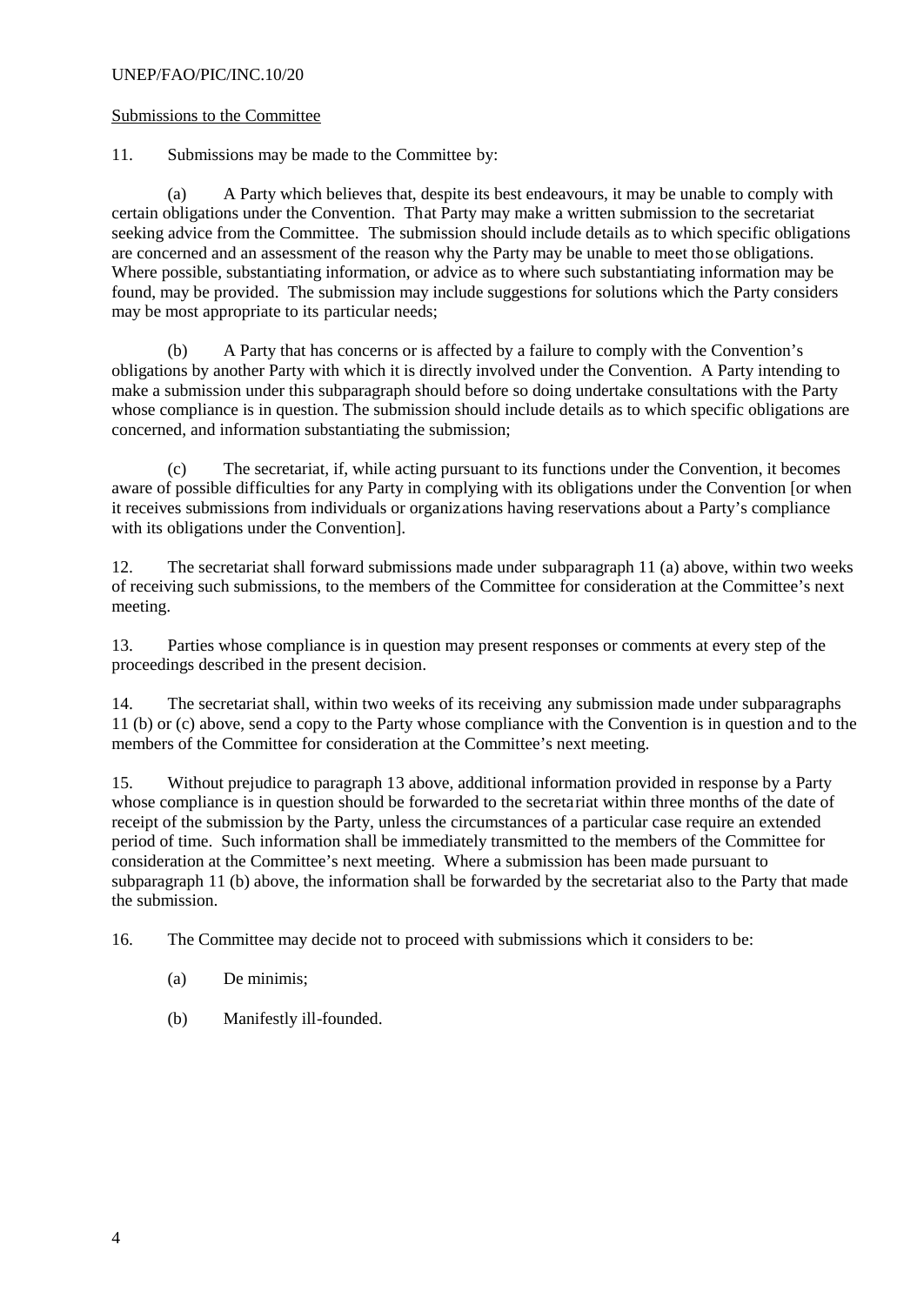#### Facilitation

17. The Committee shall consider any submission made to it in accordance with paragraph 11 above with a view to establishing the facts, including the facts of whether non-compliance exists or will be in existence, to determining the root causes of the matter of concern, and to assisting in its resolution. Towards that end, the Committee may provide a Party with:

- (a) Advice;
- (b) Non-binding recommendations;

(c) Any further information required to assist the Party in developing a programme to attain compliance as soon as possible.

#### Additional measures

18. If, after undertaking the facilitation procedure set forth in paragraph 1 7 above and taking into account the cause, type, degree and frequency of compliance difficulties, the Committee considers it necessary to propose further measures to address a Party's compliance problems, it may recommend to the Conference of the Parties that it consider [appropriate measures, to be taken in accordance with international law, to attain compliance, including]:

[(a) Further support under the Convention for the Party concerned, including prioritization of technical assistance and capacity-building and access to financial resources;]

[(b) Issuing a cautionary statement and providing advice regarding future compliance in order to help Parties to implement the provisions of the Rotterdam Convention and to promote cooperation between all Parties;]

- $[(c)$  Formulation of a compliance plan, including timelines and targets;
- [(d) A formal statement of concern regarding possible future non-compliance;]
- [(e) A formal statement on the determination of non-compliance;]
- [(f) Issuing a caution;]

[(g) Taking other measures to bring a Party back into compliance, including certain forms of sanctions, from the indicative list of such measures to be established by the Conference of the Parties;]

- [(h) Issuing a formal statement of concern regarding possible future non-compliance;]
- [(i) Issuing a determination of non-compliance;]
- [(j) Suspending rights and privileges under the Convention.]

#### Handling of information

19. The Committee may receive relevant information, through the secretariat, from the Parties and from all other sources.

20. Subject to Article 14 of the Convention, the Committee, any Party and any person involved in the deliberations of the Committee shall protect the confidentiality of information received in c onfidence.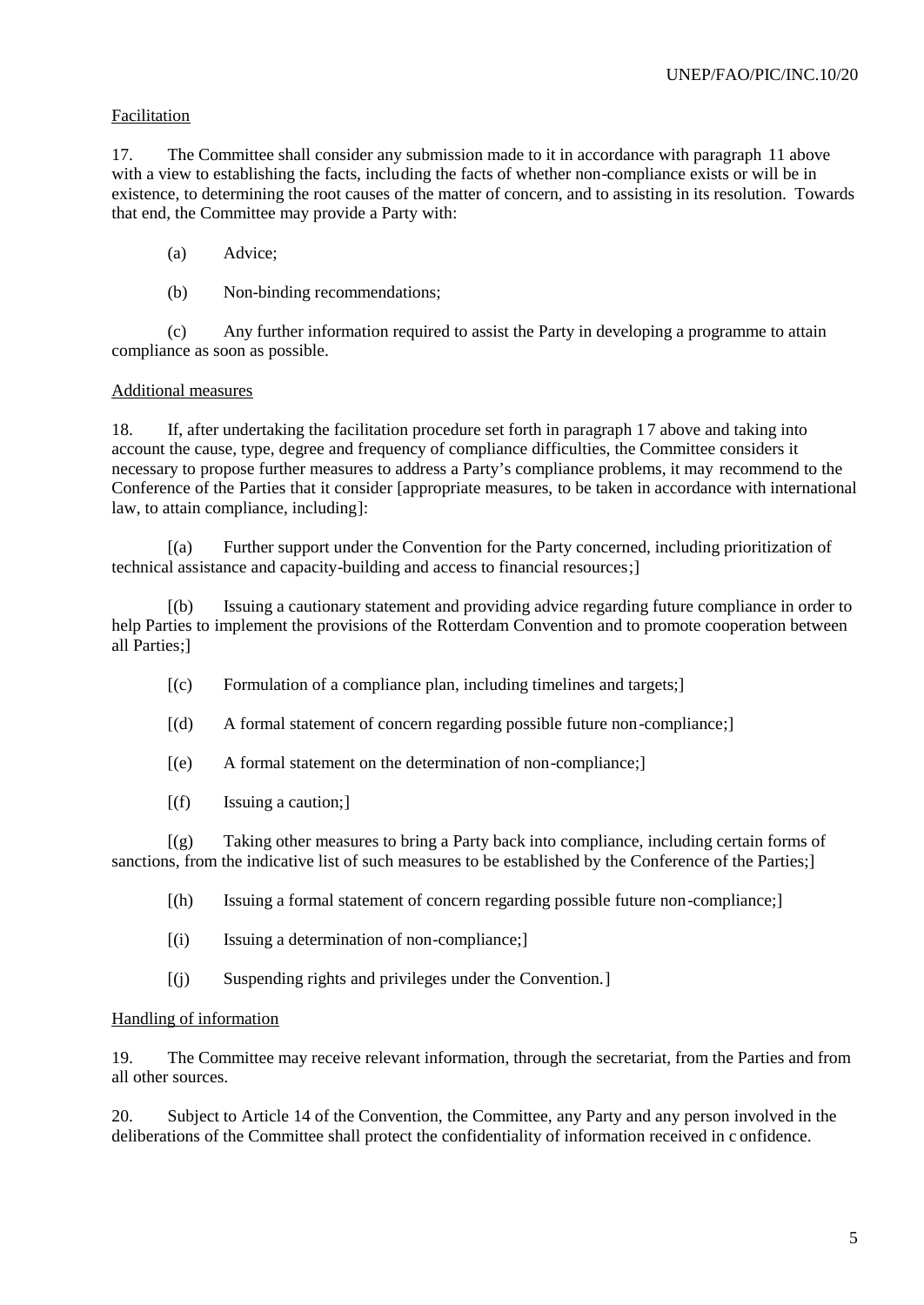## UNEP/FAO/PIC/INC.10/20

#### Monitoring

21. The Compliance Committee may monitor the consequences of action taken in pursuance of paragraphs 17 or 18 above.

## General compliance issues

22. The Compliance Committee may examine systemic issues of general compliance of interest to all Parties where:

(a) The Conference of the Parties so requests;

(b) The Committee, on the basis of information submitted to it by the secretariat, decides that there is a need for an issue of general non-compliance to be examined and for a report on it to be made to the Conference of the Parties.

## Reports of meetings of the Committee

23. The reports of the meetings of the Committee shall be made available to the public.

## Reports to the Conference of the Parties

24. The Committee shall submit a report to each ordinary meeting of the Conference of the Parties reflecting:

- (a) The work that the Committee has undertaken;
- (b) The conclusions or recommendations of the Committee;

(c) The future programme of work of the Committee, including the schedule of expected meetings which it considers necessary for the fulfilment of its programme of work, for the consideration and approval of the Conference of the Parties.

#### Other subsidiary bodies

25. Where the activities of the Committee with respect to particular issues overlap with the responsibilities of another Convention body, the Conference of the Parties may direct the Committee to work in conjunction with that body.

#### Other multilateral environmental agreements

26. [Where there is an overlap with obligations and responsibilities under other multilateral environmental agreements, the Conference of the Parties may request the Committee to communicate with [relevant][similar types of] bodies of those agreements with a view to pursuing possibilities for synergies and linkages, including through organizational and practical cooperation, and to report to the Conference of the Parties.]

#### Review of the compliance mechanism

27. The Conference of the Parties shall regularly review the implementation of the procedures and mechanism set forth in the present decision.